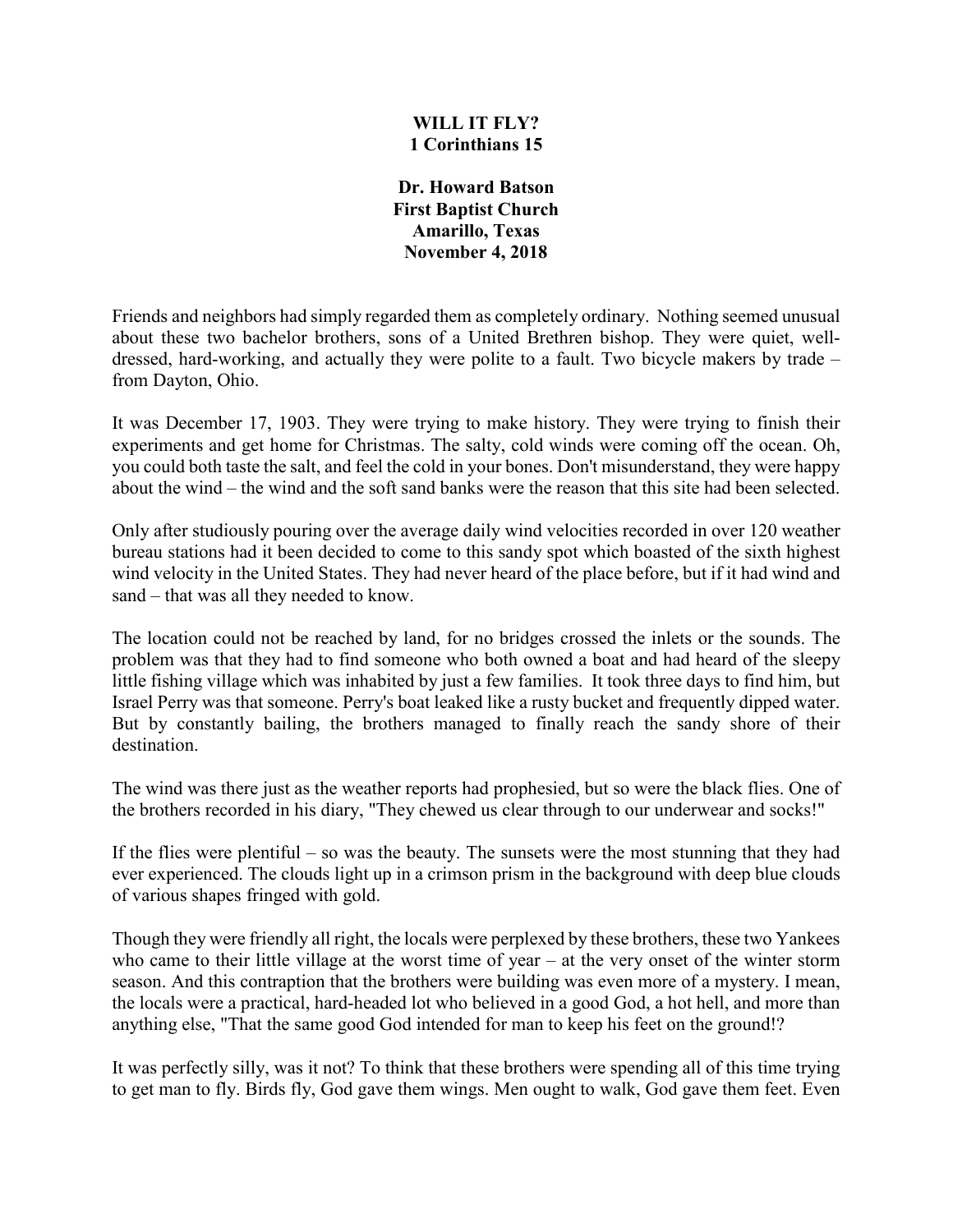the greatest minds could not dream it possible – why should anyone pay any attention to a couple of bike peddlers?

University of California professor Joseph LeConte wrote in 1888 that flying would never be possible because (1) "There is a low limit of weight (about 50 pounds) beyond what it is impossible for an animal to fly. (2) The weight of any machine constructed for flying, including fuel and engineer, cannot be less than 300 pounds. Therefore, is it not demonstrated that a true flying machine, self-raising, self-sustaining, self-propelling is physically impossible?

Even Thomas Edison wrote, "It is apparent to me that the possibilities of the aeroplane have been exhausted, and we must turn elsewhere."

Besides, Samuel Pierpoint Langley spent \$70,000 on an attempt to fly just two weeks earlier. He worked for the Smithsonian Institute. He failed. It was his last attempt.

Neither of the brothers had more than a high school education. And only \$1,000 to invest in their flying machine – transportation to the site, Kitty Hawk, included.

But their dream would never go away. Oh, they were often frustrated to be sure and more than once they thought about throwing in the towel. But making bicycles was just a means of making a living so that their dream would stay alive.

The dream was birthed when they, as children, opened their father's Christmas present to them. Unlike most presents, which lie still when they are opened, this one ascended to the ceiling. It was a toy helicopter made by French inventor Alphonse Penaud – twin propellers powered by a twisted rubber band. "I have been afflicted with the belief that flight is possible," Wilbur Wright told his father.

December 17, 1903, Kitty Hawk, North Carolina

The brothers, Orville and Wilbur Wright, were ready to, for the first time, see their dream literally fly or crash.

They had made the engine – they had pioneered the shape, size and mechanics of the propeller. When nothing else would hold the propeller in place, they used their "fix all" bicycle cement.

Few witnesses were gathered for the historic event – but no newspaper was interested enough to make the trip for the occasion. The world was in its natural busyness, unaware that anything of any importance or magnitude was taking place. But there were some witnesses. John T. Daniels, a local, was there – he had seen the Wright's signal flag that notified the locals that the two Yankees were about to actually try to fly.

Along with Daniels were Willie Dough and Adam Etheridge. Two other people just happened to be on the beach that morning – what a morning to just happen to be on that beach. William C. Barkley, a lumber buyer who was hoping to salvage some wood from a shipwreck, and Johnny Moore, a 16-year-old boy. The five would be the sole witnesses of the day's momentous events!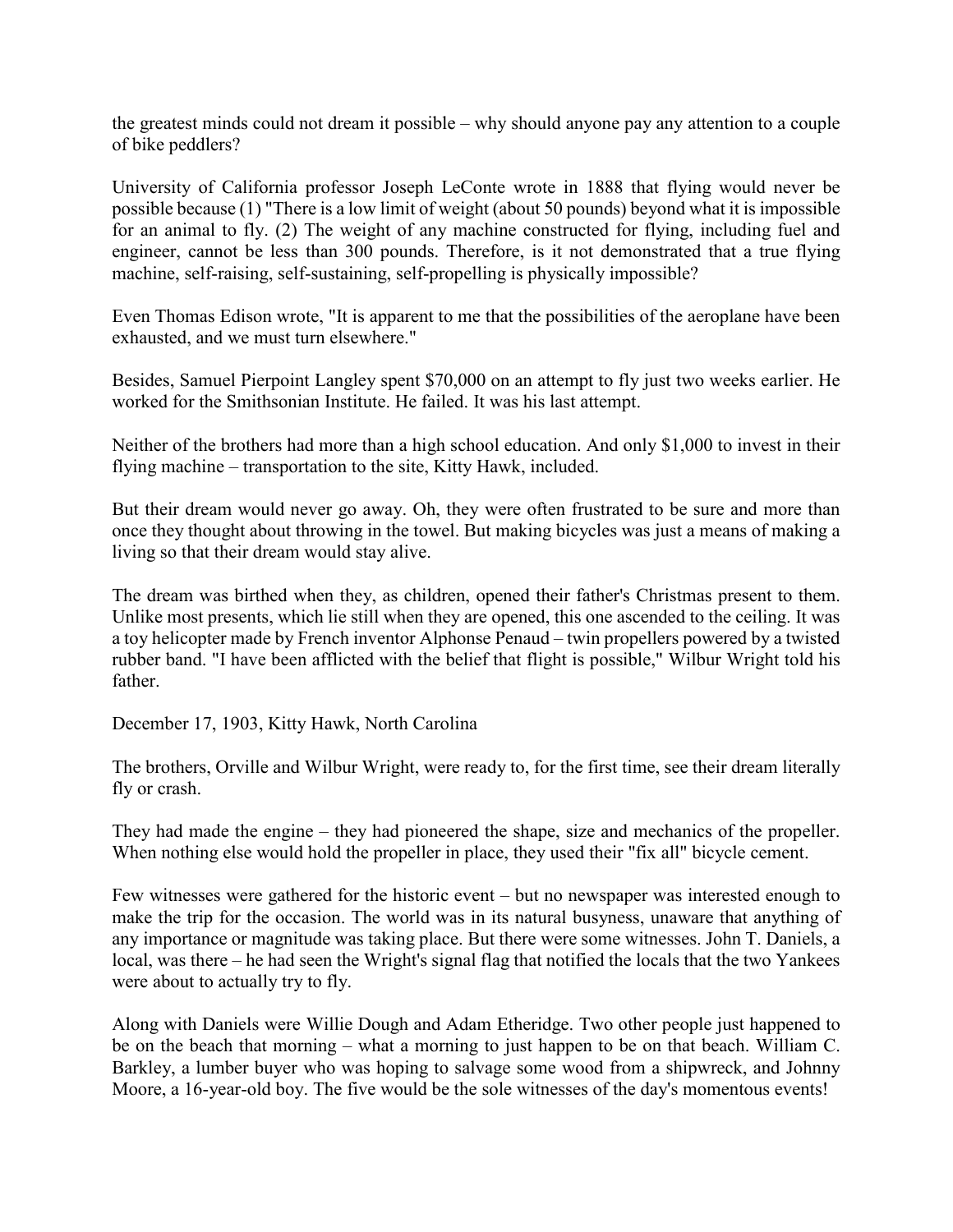Daniels – who had never taken a photograph in his life – was placed in charge of taking the picture – of squeezing the rubber bulb precisely when the plane was at the end of the launching track.

Orville and Wilbur were dressed in their usual attire. Even with all the mechanic duties and the sea and sand, Wilbur and Orville always wore a business suit – starched collar, necktie and cap, unthinkable to modern, casual America.

The wind was perfect, the flyer was supposed to be ready. They had calculated on paper over and over. But it was time to get off the paper and into the air –

10:35 a.m. Orville at the controls – his life is clearly on the line. He was chosen by the mere fortune or misfortune of a coin toss, at this point they were not sure. There could be no hedging. Orville would have to lie flat, placing all of his weight upon the plane. He was life and limb committed to the moment. Wilbur in place to run alongside the right wing, fussing over a few last minute adjustments.

The years of dreaming were over. The time had come to test their dream in the harsh and unforgiving laboratory of the sky.

The question that gripped everyone's heart – will it fly? The plane, consisting of wings of cotton and wood, rushed down the skid track made of four 15-foot long 2x4's. Will It Fly?

The Wrights counted on the flying machine. Especially Orville. He was committed. There was no other way once the engine was propelling him down the track. He had followed carefully the experiments of other would-be flyers. He knew that men had both crashed and died.

Have you ever placed yourself in such a vulnerable position? A position where you were counting on something in a really big way? Something or someone upon whom you had placed your whole weight as you pondered "Will it disappoint me?"

There will be a time in your life if you are a Christian that you will be called upon to cast your whole weight upon the gospel story, upon the story of Jesus. You have heard this story about the man named Jesus, you have heard that He was born of a virgin, lived a perfect life, was crucified upon the cross as a sacrifice to God for our sins, that He was resurrected the third day, ascended to the right hand of the Father, and that He is coming again for His own. You have perhaps been curious about that story. Maybe you have heard the story so many times in so many ways that it has ceased to grip you with its power.

But some day you are going to be called upon to cast your weight upon that story and you, like Orville Wright, are going to commit yourself life and limb to the story and you are going to wonder "When I really need it, is the gospel going to Fly?"

Perhaps it will be a painful divorce that will cause you to cast your weight upon the gospel, perhaps it will be a layoff notice at work, perhaps it will be conflict or sickness in your life. Or perhaps, as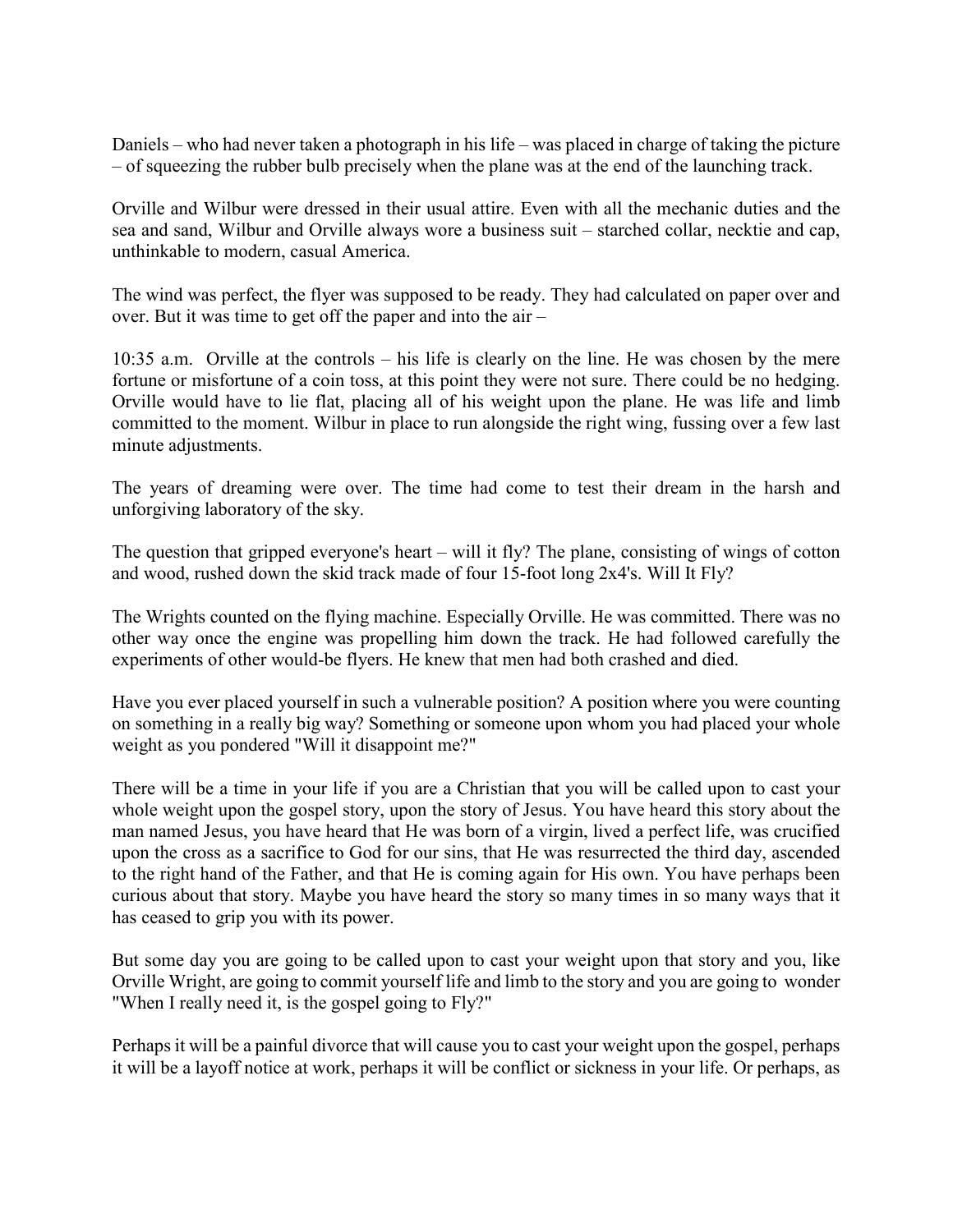in our text this morning, it will be the death of a husband, a wife. The loss of a parent or, most painful of all, the death of a child.

What will you do? Life has been forever changed by the harsh, cruel blow of the unwelcome powers of death. You will be called upon to cast your full weight upon the gospel. Will the gospel disappoint? Will it leave you abandoned and hopeless? Or will the gospel deliver the hope, comfort and peace, the "GOOD NEWS" that it promises?

What about the promise of the resurrection? Of life eternal? Will the gospel hold up?

As we look at Paul's Letter to the church in Corinth, we learn many things about the gospel story and its importance.

## **I. If the gospel fails us, we are without hope. (13-19)**

Perhaps you have heard someone say, as people often do, "If there is no eternal life, I'm still glad that I followed the gospel." As if they are not quite sure about this "resurrection thing." An attempt to hedge their bet, to limit their losses. No, says Paul, if the gospel story is not true, then those of us who have placed our hope in, and cast our weight upon, the gospel are a people to be pitied. (19)

Paul is not hedging his bets when he accepts the gospel story to be true. For him it was a radical reversal in life. To move from the zealousness of a Pharisee who persecuted the church to one who would eventually have to abandon his own life in order to proclaim the gospel.

For Paul, the modern category of "the gospel is not so bad even if it's not really true" would have no place in his mind. Paul wanted to follow the workings of God in history. If God was working in and through Pharisaic Judaism, as Paul previously thought that God was, then Paul would cast his weight in that direction.

But now, having once seen the resurrected Lord Jesus on the road to Damascus, Paul would now cast his whole weight upon the gospel story, upon the resurrection of Christ. Like Orville Wright, rushing down the skid track upon the first ever airplane, Paul had committed himself literally life and limb to the gospel. And you have to if you are a follower of Christ.

Notice:

A. Verse 17 – If the gospel is not true, we are still in our sins.

No forgiveness, no freedom, no release. If the gospel disappoints you, then God has never forgotten your sins. You can no longer live life basking in the sunshine of the forgiveness of God. Rather, you must live life under the cloud, under the darkness of the comprehensive weight of your sin. Forgiveness has been a hoax, freedom has been illusion, for you are still held captive to the power of your sin.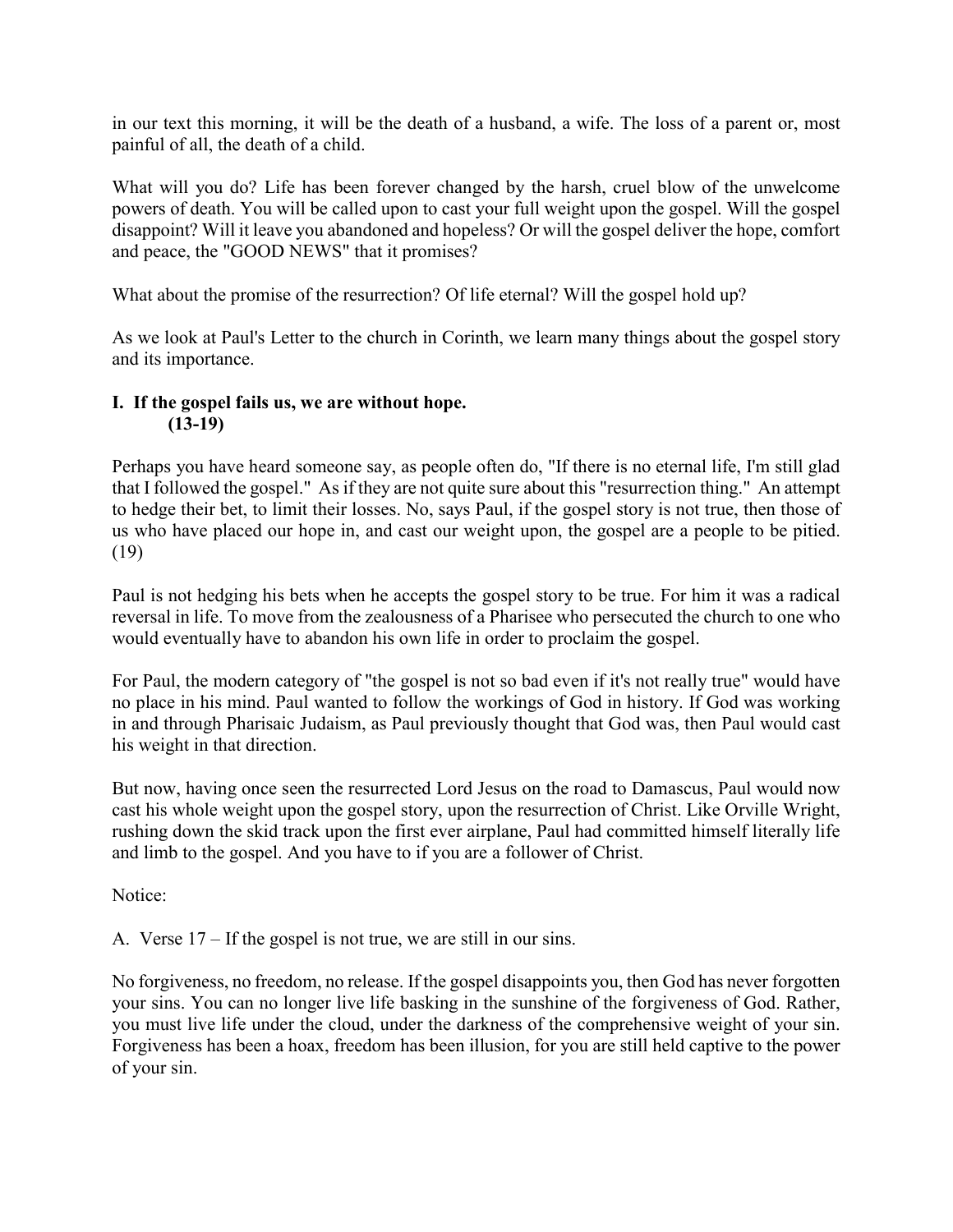B. Verse 18 – If the story of the person of Jesus is not a real story, then those who died with faith in the Christ story have perished.

Make no mistake about it Paul says, our only source of hope is the gospel. Those stricken by the power of death – your husband, your wife, your child, your parent, your brother, your sister, your grandparent – those who cast their weight on the gospel story – have indeed simply perished if the story of Jesus is not accurate.

A psychologist remembered the death of one of his colleagues on the staff of the Children's Hospital in Los Angeles. The man who had passed away had served on the university medical faculty for more than 25 years. During his tenure as a professor he had earned the respect and admiration of both professionals and patients. The doctor had reached the pinnacle of success in his chosen field and had reaped many financial rewards that accompany such accomplishment. He had tasted of everything good by the standards of the world.

At the next hospital staff meeting following the physician's death, the chairman invited to entire staff to stand, as was their custom for such situations, for one minute of silence in memory of the dead colleague. The psychologist wrote, "I have no idea what the other members of the staff thought about during that sixty-second pause, but I can tell you what was going through my mind.

"I was thinking, 'Lord, is this what it comes down to?

We sweat and we worry and labor to achieve a place in life, to impress our fellow man, we take ourselves so seriously, overreacting to the insignificant events of each passing day. Then finally, even for the brightest among us, all these successes fade into history and our lives are summarized in a five minute eulogy and sixty seconds of silence. It hardly seems worth the effort, Lord.'"

The psychologist was struck by the collective inadequacy of the staff to deal with their colleague's death. Where had he gone? Would he live again?

Without the resurrection of Christ, those who have placed their hope in Christ have perished, for theirs was a misplaced hope.

C. Verse 15 – If this story about Jesus is not true, then we, Paul and us, have made God out to be a liar. For we have claimed that God was working his eternal plan in the person of Christ. But if God was not the author of the Christ story, then we have false witnesses against God himself.

For Paul, there was no hedging the bet, no riding the fence. He had declared that God had acted in the person of Christ, especially in his death and resurrection, and if God was not behind the happenings in the story of Jesus, then Paul said we have misunderstood the work of God, missed the mark entirely. We are trapped by our sins, doomed to simply perish as we grasp our hollow, failing Jesus story at our death.

Verse 18 - "Asleep in Jesus," Paul tipped his hand.

## **II. But give thanks to God that indeed the Gospel will not fail us because:**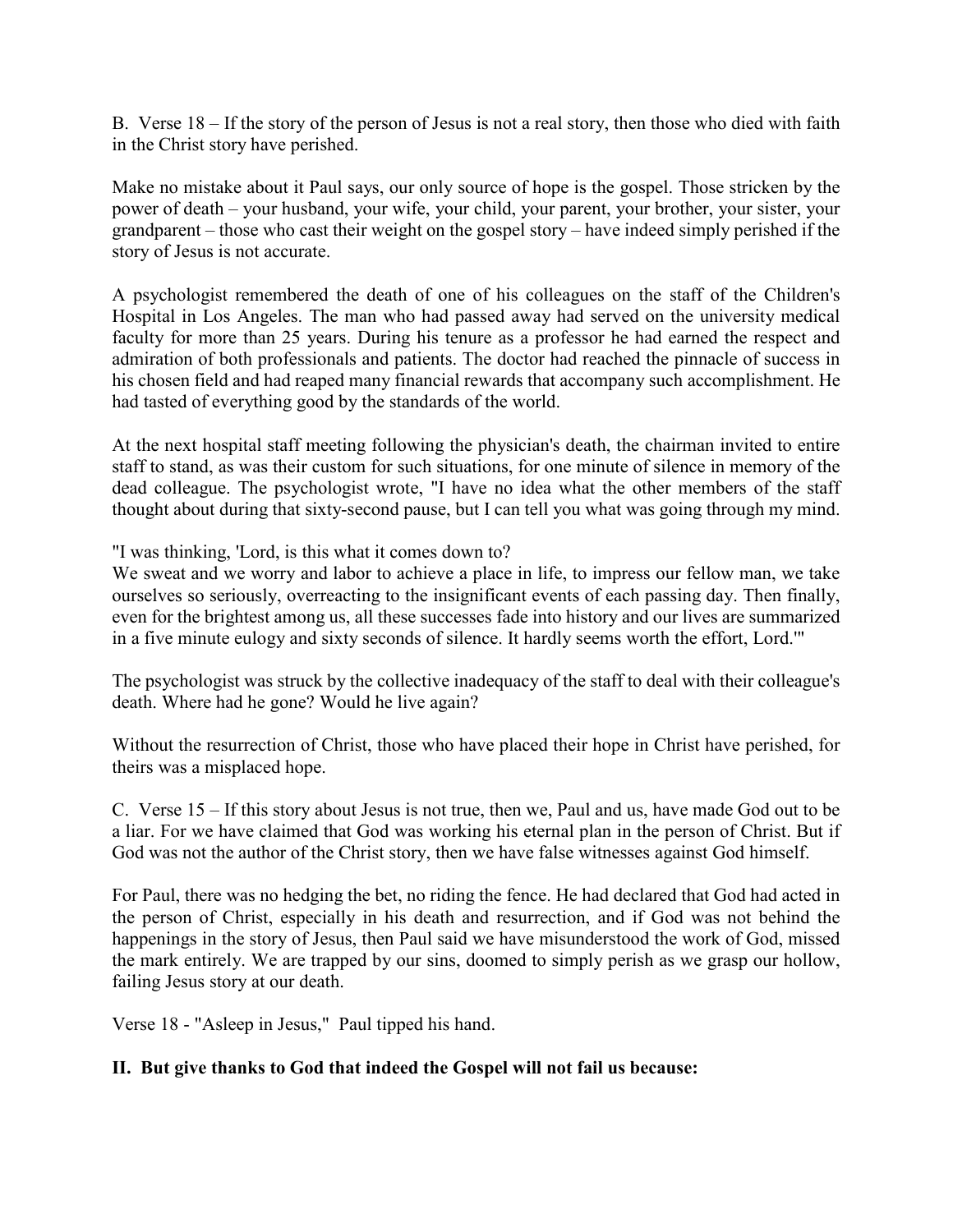A. It is the plan of God (All has happened according to the Scriptures). (Romans 1:16)

15:3-4 – "According to the Scriptures"

Paul was a Jew. A good student of the Jewish Scriptures, what we would call the Old Testament. As we read his letters it becomes evident that never far from Paul's mind was the Scripture. One of the reasons that Paul was sure that the story of Jesus would not fail those who are counting on it as the source for eternal life was that the Old Testament pointed to Jesus as both sacrificed and resurrected Messiah. The Jesus story was not independent from Judaism. Rather, the story of Jesus was a continuation of, yes even the climax of, the story of the Jews, God's covenant people. All was done according to the Scriptures.

The prophets had seen the story of Jesus long before and now what had been a promise before had become a reality in the person of Jesus. Paul had confidence in the story of Jesus because he had confidence in the Jewish Scriptures which pointed to a suffering Messiah, a lamb who would take away the sins of the world.

We, too, can take confidence in the Jesus story, precisely because it is a continuation of the working of God with humankind, because Jesus fulfills the law and the prophets.

B. Eyewitnesses give testimony. (Vs 5-8)

Like John T. Daniels...

Paul calls upon the Corinthians, Paul calls upon us, to have great confidence in the Gospel story because of the presence of eyewitnesses.

The story really is difficult to believe. Perhaps you have heard it so long that the claim of the Jesus story has been lost on you. The story claims that a dead man lived. That a rabbi by the name of Jesus, who had followers as would any good rabbi, was crucified as the son of God and that He was made alive again, in bodily fashion, from the dead. That is a very difficult story to accept. Even His own disciples refused to accept it, until the evidence was overwhelming.

But you can believe, says Paul, because there are many eyewitnesses to testify to the resurrection. Their testimony harmonizes in such a powerful symphony that they will not be silenced. They saw Him. No one could take that away from them. They had seen the empty tomb. They had seen the risen Lord. He had eaten a meal in their presence. They had touched his wounded hands, brushed up against his pierced side. Though skeptical before, especially James the brother of Jesus, they had seen Him and He was alive.

At first, the men tried to brush off the reports of the resurrection as the mere gossip of excited women. While God had chosen women to be the first to witness the risen Lord, finally the men saw Him, too. When Paul writes this letter to those in Corinth, most of the witnesses to the resurrection are still alive. Go ask them, Paul says, they will testify He is alive, He is alive indeed. There was no mistake: Peter saw Him, all of the apostles saw Him, more than 500 people saw Him at one time, James saw his brother alive. And don't forget I saw Him, too, Paul says.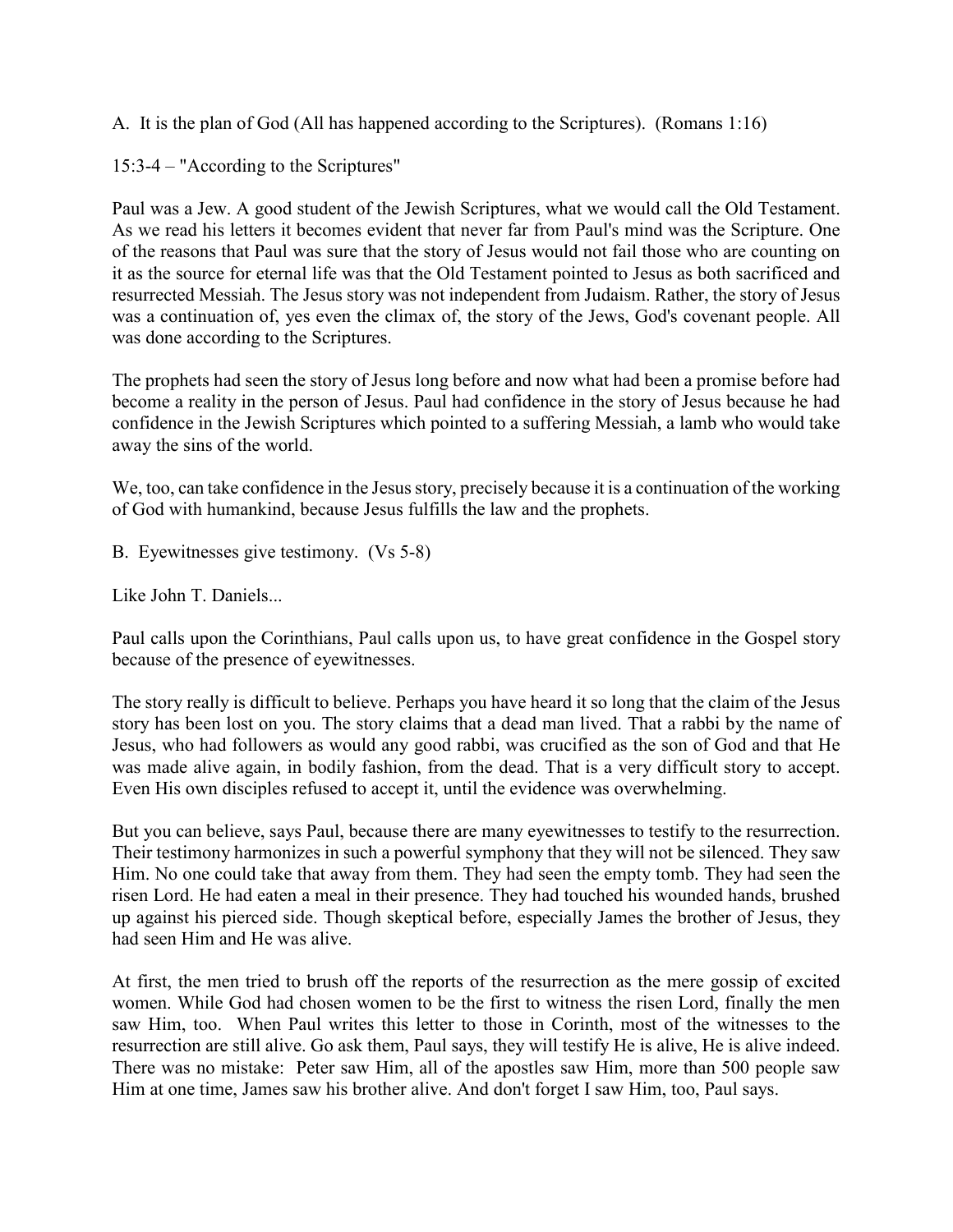The witnesses testify with a voice so strong that even today the echoes are heard, "He is alive."

C. The Resurrection of Christ gives us assurance. (Verses 20-26)

Paul gives us a final reason to take great confidence in the hope of eternal life as promised by the Gospel story.

Christ himself was resurrected. Our resurrection is just as certain as was the resurrection of Jesus. Paul understood the resurrection of Christ in cosmic terms. With the resurrection of Christ, God began the age of the resurrection of the dead. What God started, God must finish. The defeat of death had been inaugurated by the resurrection of Jesus, it must be completed by the resurrection of all of His followers.

The chain of events had begun in the resurrection of Christ, and that resurrection, like our own, demonstrated the authority of God over all things, especially the final enemy: death. Christ's resurrection demands our resurrection; otherwise, death has not been defeated and God is not allin-all.

This is a passage of epic grandeur. It decries the fact that some believers in the city of Corinth were teaching that there was no resurrection from the dead for those who had died before the return of Christ. Theirs was an inadequate view of the sovereign Lord of history.

Paul explains like the first fruit of a harvest is a pledge of the full harvest to follow, just so, the resurrection of Jesus serves as a pledge from our God that a full resurrection of His disciples will follow. Yes, we can place our faith, life and limb, upon the Jesus story because it is guaranteed by God Himself.

As death came through a man, so life came through a man, to those (v. 18) who are asleep in Jesus.

He is alive, He is alive, He is alive.

Look closely, really closely, you can still see their footprints in the Carolina sand. Orville is lying with his full weight upon the air machine, Wilbur is shuffling beside, bickering over last minute adjustments to the controls. What was Orville thinking about as the noisy, hot engine was smoking in the cold sea air, as he was helplessly being carried down the 2x4 skid track, attempting to do what no other man had done in the history of the world.

I would have been thinking, "I wish Wilbur had won the coin toss!" But Orville had tested the machine and the conditions in every possible way and he really believed that he was going to fly. He had carefully placed his faith, with open eyes, into this machine.

120 feet, 12 seconds on the first flight. Orville was safe.

2 flights to follow, the last by Wilbur – 59 seconds, 800 feet.